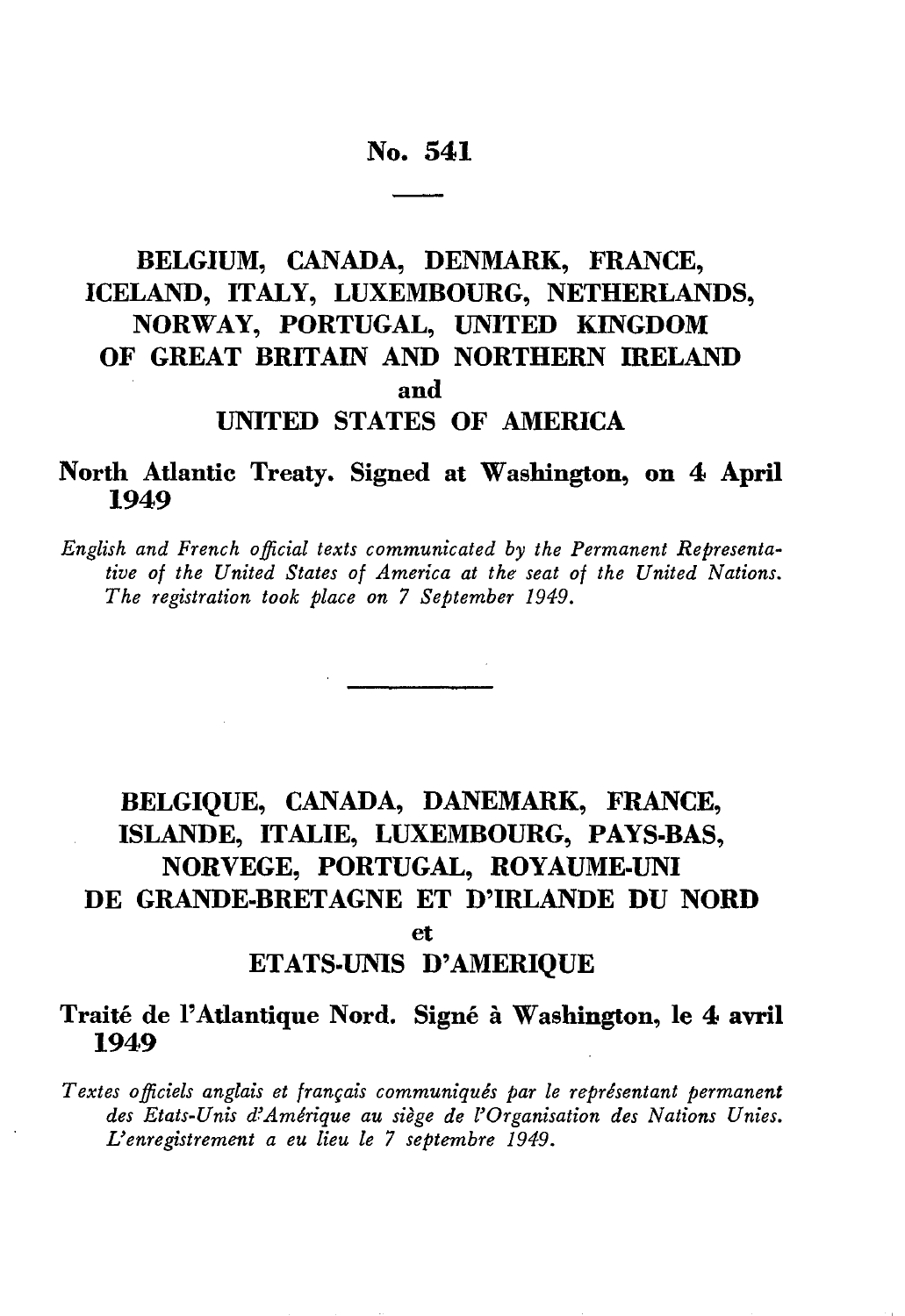# No. 541. NORTH ATLANTIC TREATY<sup>1</sup>, SIGNED AT WASH-**INGTON, ON 4 APRIL** 1949

The Parties to this Treaty reaffirm their faith in the purposes and principles of the Charter of the United Nations and their desire to live in peace with all peoples and all governments.

They are determined to safeguard the freedom, common heritage and civilization of their peoples, founded on the principles of democracy, individual liberty and the rule of law.

They seek to promote stability and well-being in the North Atlantic area.

They are resolved to unite their efforts for collective defense and for the preservation of peace and security.

They therefore agree to this North Atlantic Treaty:

#### *Article 1*

The Parties undertake, as set forth in the Charter of the United Nations, to settle any international disputes in which they may be involved by peaceful means in such a manner that international peace and security, and justice, are not endangered, and to refrain in their international relations from the threat or use of force in any manner inconsistent with the purposes of the United Nations.

#### *Article 2*

The Parties will contribute toward the further development of peaceful and friendly international relations by strengthening their free institutions, by

<sup>&#</sup>x27;Came into force on 24 August 1949 in respect of all the signatory States, by the deposit with the Government of the United States of America of instruments of ratification, in accord ance with the provisions of article 11. Following are the dates on which an instrument of

| ratification was deposited on behalf of each of the signatory States: |  |                                                            |  |      |
|-----------------------------------------------------------------------|--|------------------------------------------------------------|--|------|
|                                                                       |  | Belgium  16 June 1949 Netherlands  12 August 1949          |  |      |
|                                                                       |  | Canada  3 May 1949 Norway  8 July                          |  | 1949 |
| Denmark  24 August 1949                                               |  | Portugal  24 August 1949                                   |  |      |
| France  24 August 1949                                                |  | United Kingdom of Great                                    |  |      |
| Iceland $\ldots \ldots \ldots \ldots \ldots 1$ August 1949            |  | Britain and Northern                                       |  |      |
| Italy  24 August 1949                                                 |  | Ireland  7 June                                            |  | 1949 |
|                                                                       |  | Luxembourg  27 June 1949 United States of America  25 July |  | 1949 |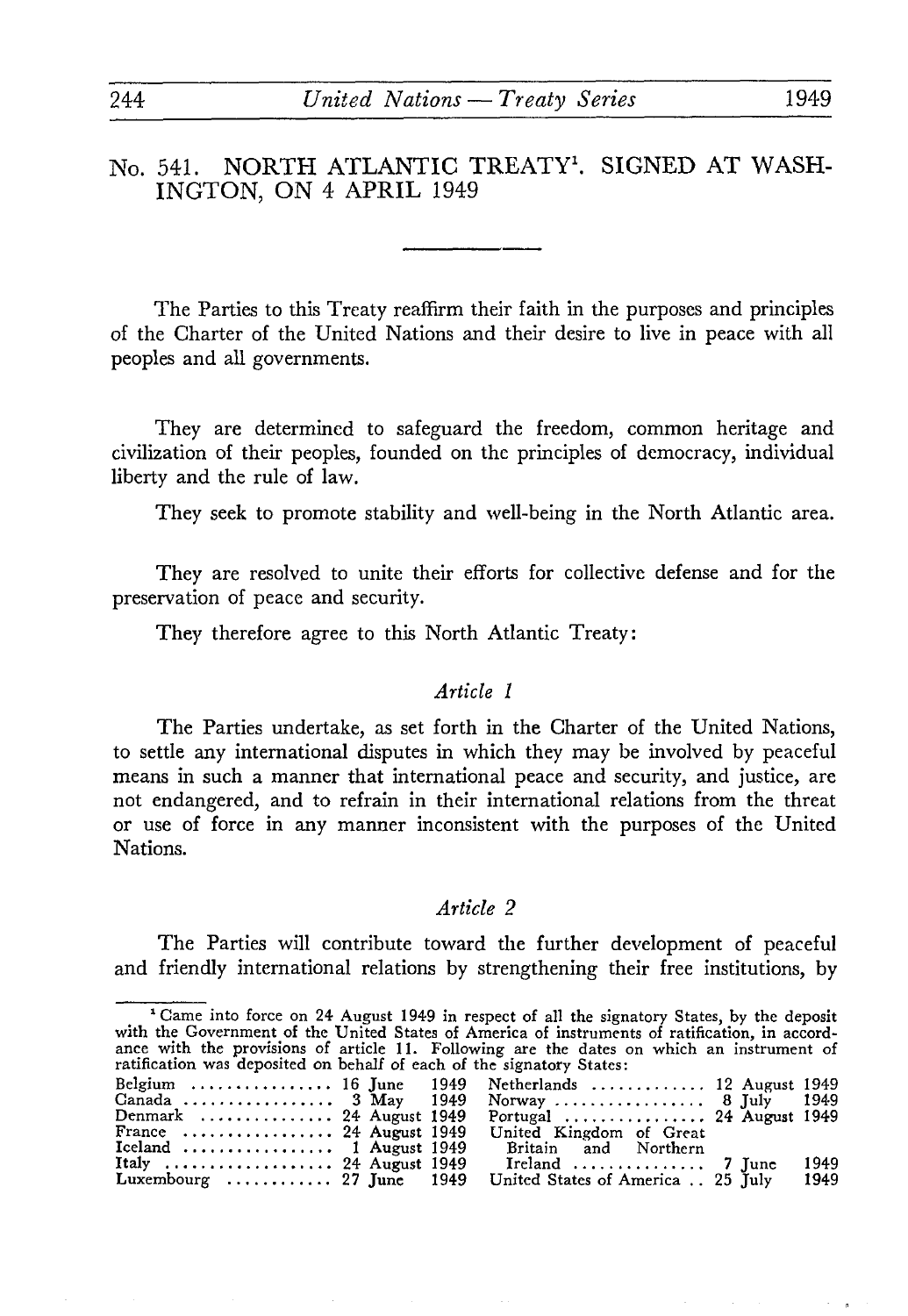bringing about a better understanding of the principles upon which these insti tutions are founded, and by promoting conditions of stability and well-being. They will seek to eliminate conflict in their international economic policies and will encourage economic collaboration between any or all of them.

## *Article 3*

In order more effectively to achieve the objectives of this Treaty, the Parties, separately and jointly, by means of continuous and effective self-help and mutual aid, will maintain and develop their individual and collective capacity to resist armed attack.

# *Article 4*

The Parties will consult together whenever, in the opinion of any of them, the territorial integrity, political independence or security of any of the Parties is threatened.

## *Article 5*

The Parties agree that an armed attack against one or more of them in Europe or North America shall be considered an attack against them all; and consequently they agree that, if such an armed attack occurs, each of them, in exercise of the right of individual or collective self-defense recognized by Article 51 of the Charter of the United Nations, will assist the Party or Parties so attacked by taking forthwith, individually and in concert with the other Parties, such action as it deems necessary, including the use of armed force, to restore and maintain the security of the North Atlantic area.

Any such armed attack and all measures taken as a result thereof shall $\mathbf{1}$   $\mathbf{1}$   $\mathbf{1}$   $\mathbf{1}$   $\mathbf{1}$   $\mathbf{1}$   $\mathbf{1}$   $\mathbf{1}$   $\mathbf{1}$   $\mathbf{1}$   $\mathbf{1}$   $\mathbf{1}$   $\mathbf{1}$   $\mathbf{1}$   $\mathbf{1}$   $\mathbf{1}$   $\mathbf{1}$   $\mathbf{1}$   $\mathbf{1}$   $\mathbf{1}$   $\mathbf{1}$   $\mathbf{1}$   $\mathbf{1}$   $\mathbf{1}$   $\mathbf{$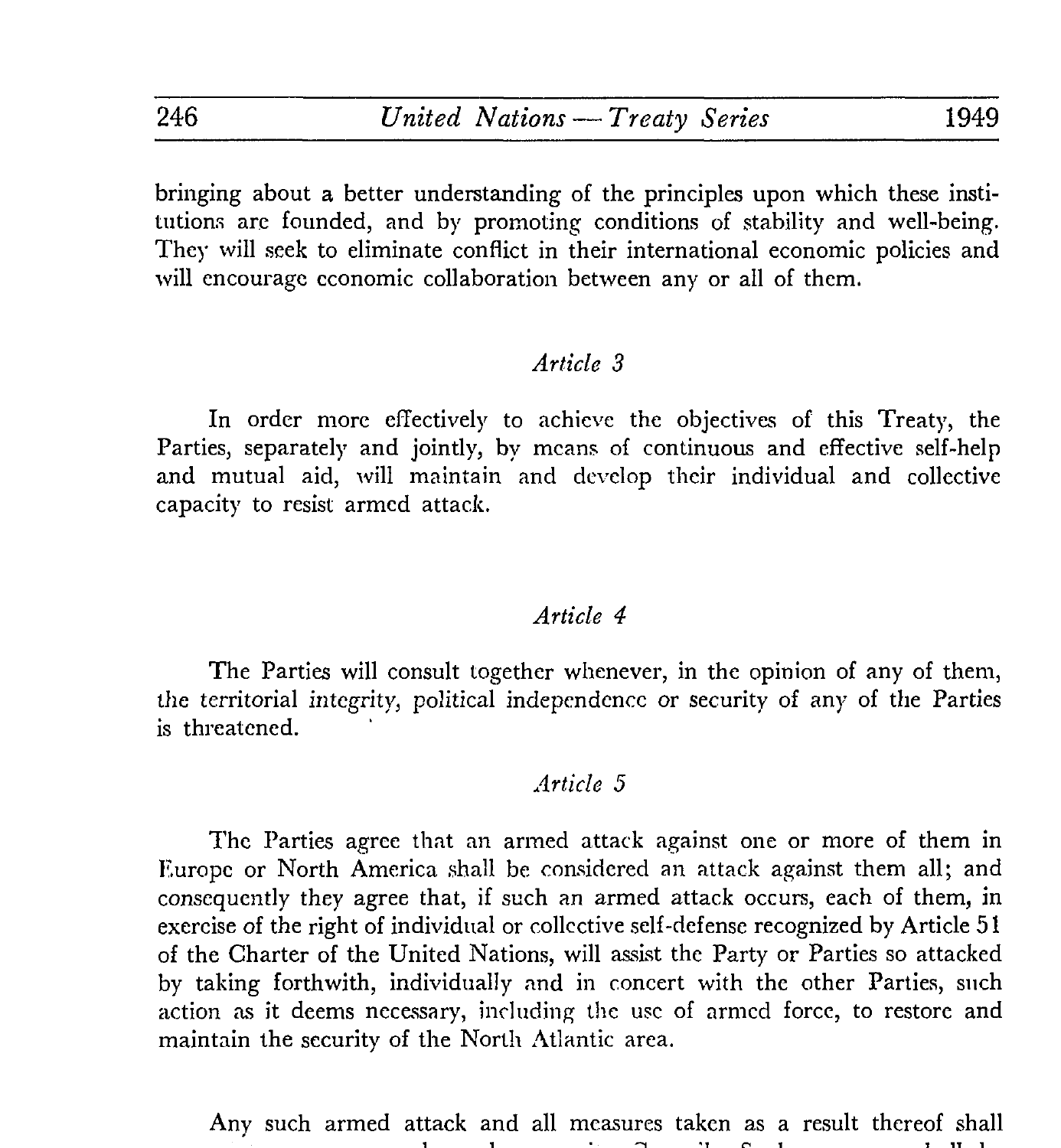Europe or North America, on the Algerian departments of France, on the occu pation forces of any Party in Europe, on the islands under the jurisdiction of any Party in the North Atlantic area north of the Tropic of Cancer or on the vessels or aircraft in this area of any of the Parties.

## *Article 7*

This Treaty does not affect, and shall not be interpreted as affecting, in any way the rights and obligations under the Charter of the Parties which are members of the United Nations, or the primary responsibility of the Security Council for the maintenance of international peace and security.

# *Article 8*

Each Party declares that none of the international engagements now in force between it and any other of the Parties or any third State is in conflict with the provisions of this Treaty, and undertakes not to enter into any international engagement in conflict with this Treaty.

# *Article 9*

The Parties hereby establish a council, on which each of them shall be represented, to consider matters concerning the implementation of this Treaty. The council shall be so organized as to be able to meet promptly at any time. The council shall set up such subsidiary bodies as may be necessary; in particular it shall establish immediately a defense committee which shall recommend measures for the implementation of Articles 3 and 5.

#### *Article 10*

The Parties may, by unanimous agreement, invite any other European State in a position to further the principles of this Treaty and to contribute to the security of the North Atlantic area to accede to this Treaty. Any State so invited may become a party to the Treaty by depositing its instrument of accession with the Government of the United States of America. The Government of the United States of America will inform each of the Parties of the deposit of each such instrument of accession.

No. 541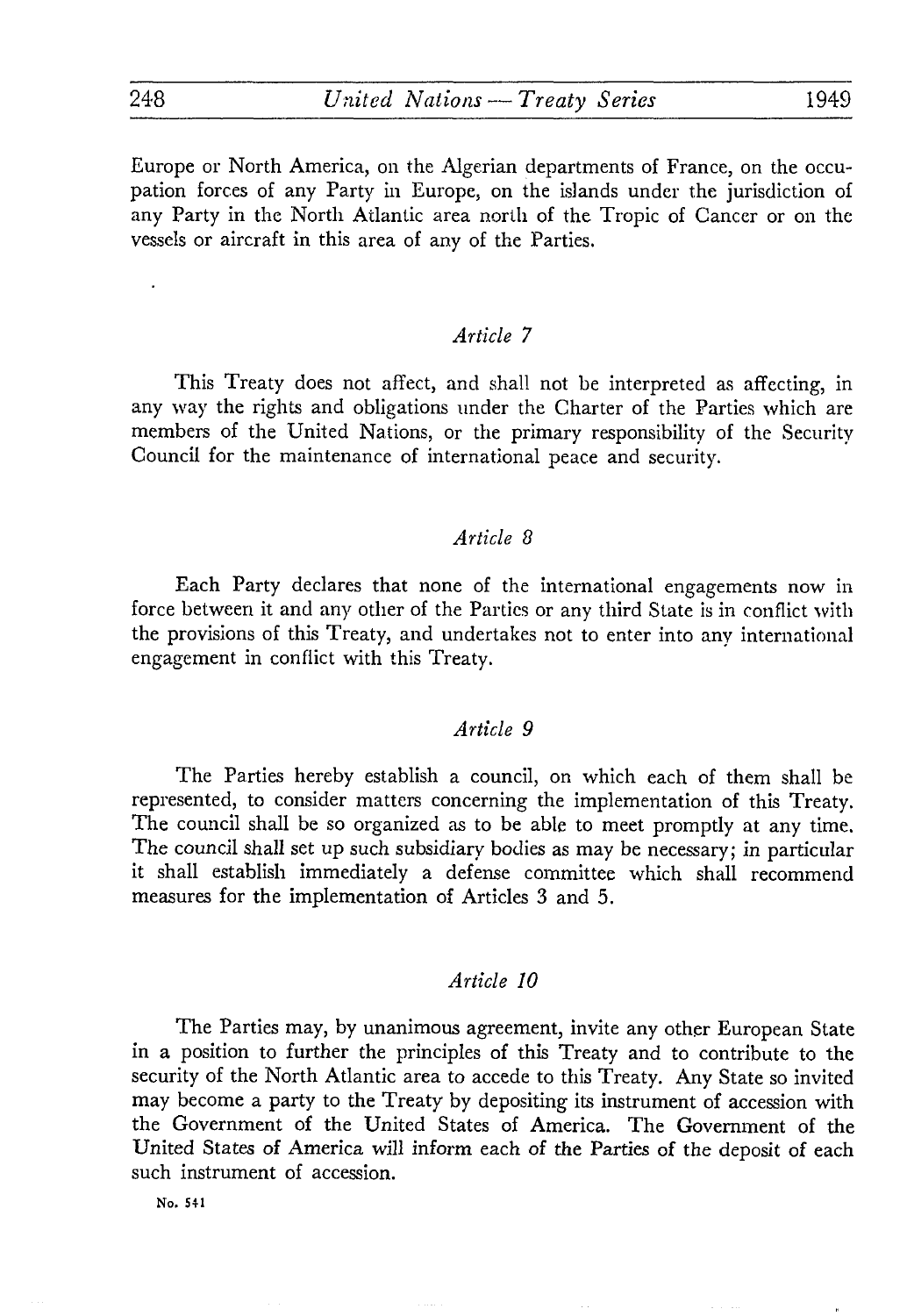## *Article 11*

This Treaty shall be ratified and its provisions carried out by the Parties in accordance with their respective constitutional processes. The instruments of ratification shall be deposited as soon as possible with the Government of the United States of America, which will notify all the other signatories of each deposit. The Treaty shall enter into force between the States which have ratified it as soon as the ratifications of the majority of the signatories, including the ratifications of Belgium, Canada, France, Luxembourg, the Netherlands, the United Kingdom and the United States, have been deposited and shall come into effect with respect to other States on the date of the deposit of their ratifications.

#### *Article 12*

After the Treaty has been in force for ten years, or at any time thereafter, the Parties shall, if any of them so requests, consult together for the purpose of reviewing the Treaty, having regard for the factors then affecting peace and security in the North Atlantic area, including the development of universal as well as regional arrangements under the Charter of the United Nations for the maintenance of international peace and security.

#### *Article 13*

After the Treaty has been in force for twenty years, any Party may cease to be a party one year after its notice of denunciation has been given to the Govern ment of the United States of America, which will inform the Governments of the other Parties of the deposit of each notice of denunciation.

#### *Article 14*

This Treaty, of which the English and French texts arc equally authentic, shall be deposited in the archives of the Government of the United States of America. Duly certified copies thereof will be transmitted by that Government to the Governments of the other signatories.

IN WITNESS WHEREOF, the undersigned Plenipotentiaries have signed this Treaty.

DONE at Washington, the fourth day of April, 1949.

**No. 541**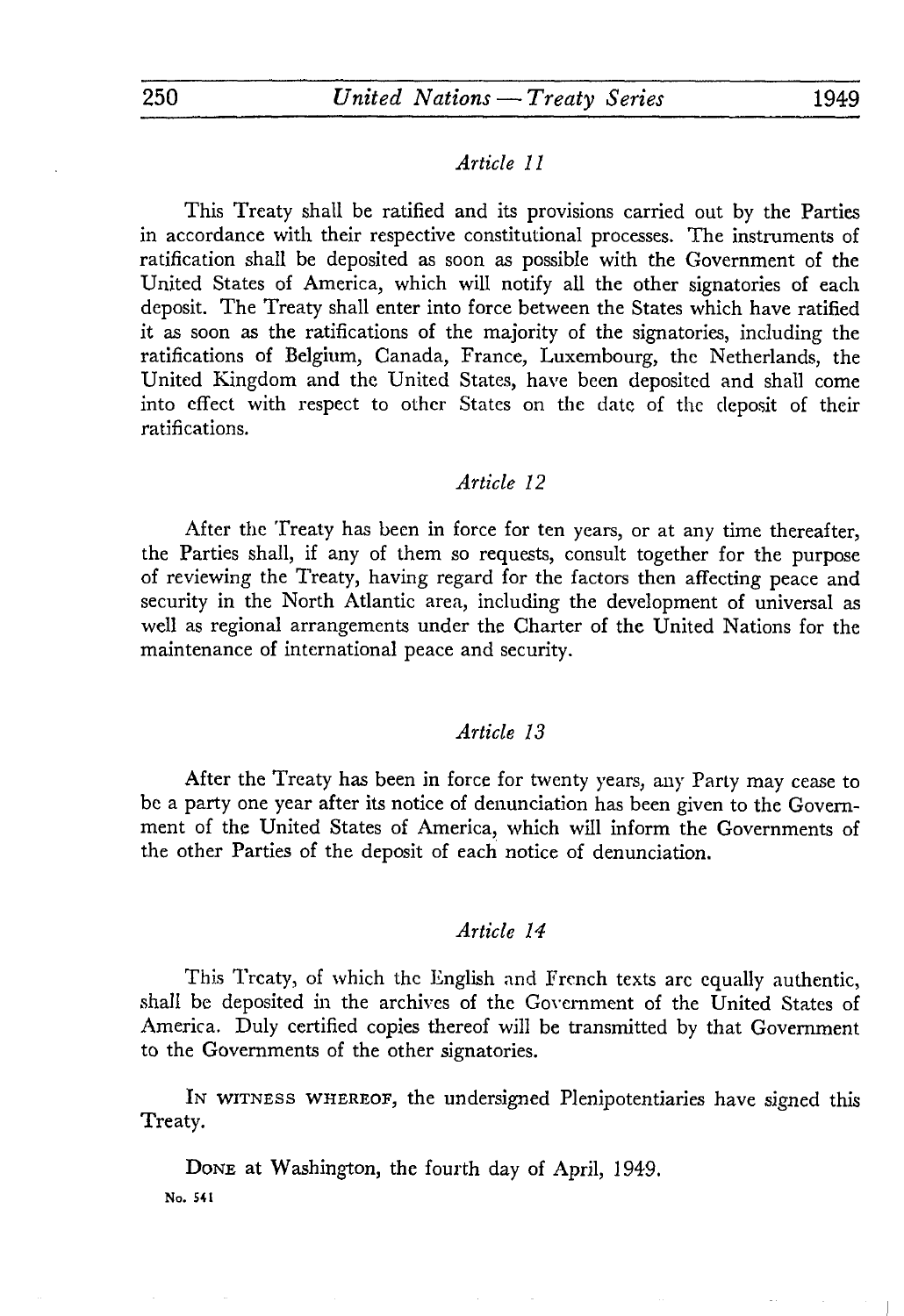FOR THE KINGDOM OF, BELGIUM: POUR LE ROYAUME DE BELGIQUE:

P. N. Sprang Silvercrung

FOR CANADA: POUR LE CANADA:

Letter B. Pearcon

Hit toward

FOR THE KINGDOM OF DENMARK: POUR LE ROYAUME DE DANEMARK:

Gentlav Rasmusser

Armick Laudeman

252

 $\epsilon$ 

No. 541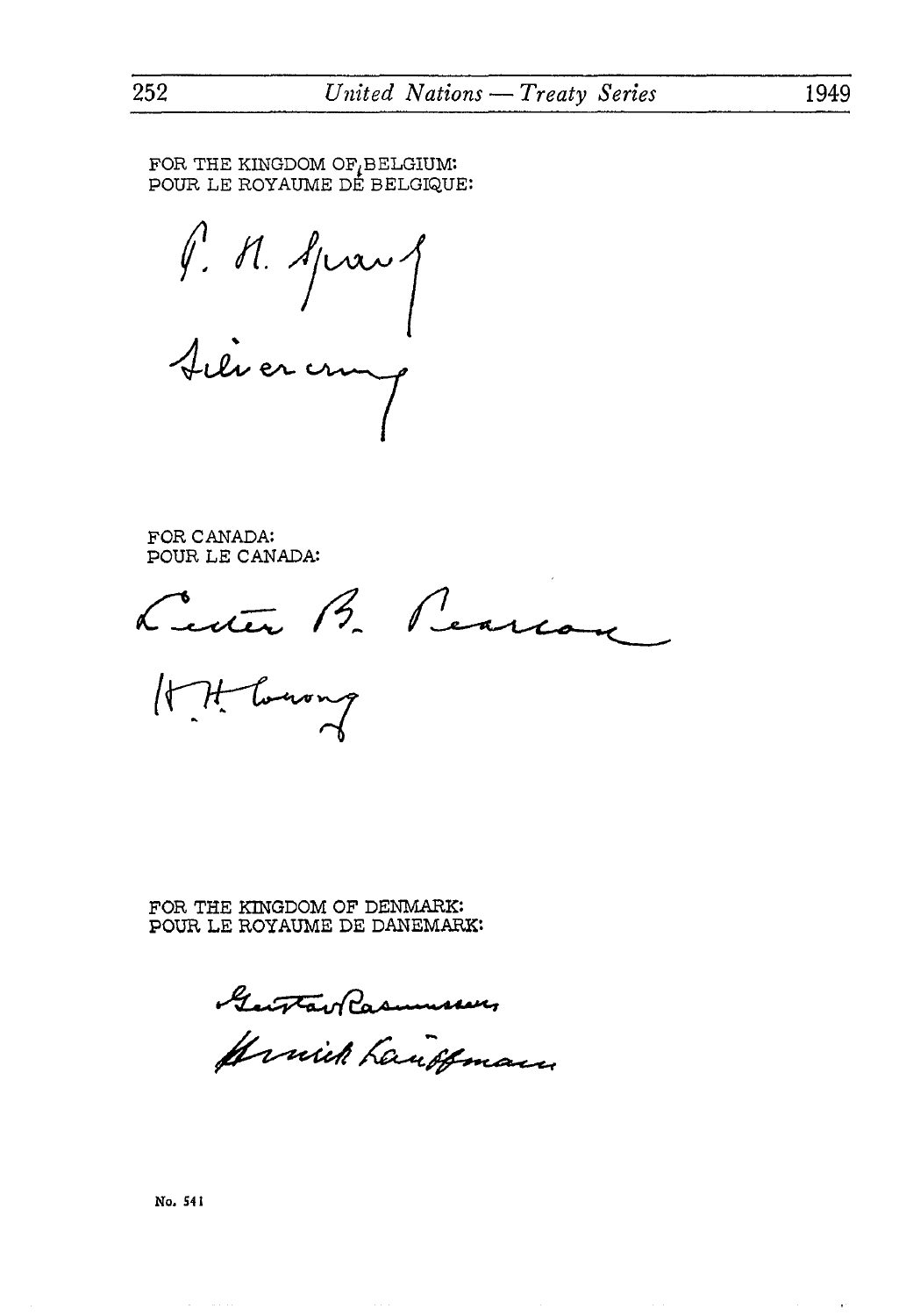FOR FRANCE: POUR LA FRANCE: ہ رو رہ د

FOR ICELAND: POUR L'ISLANDE:

edikt son

FOR ITALY: POUR L'ITALIE:

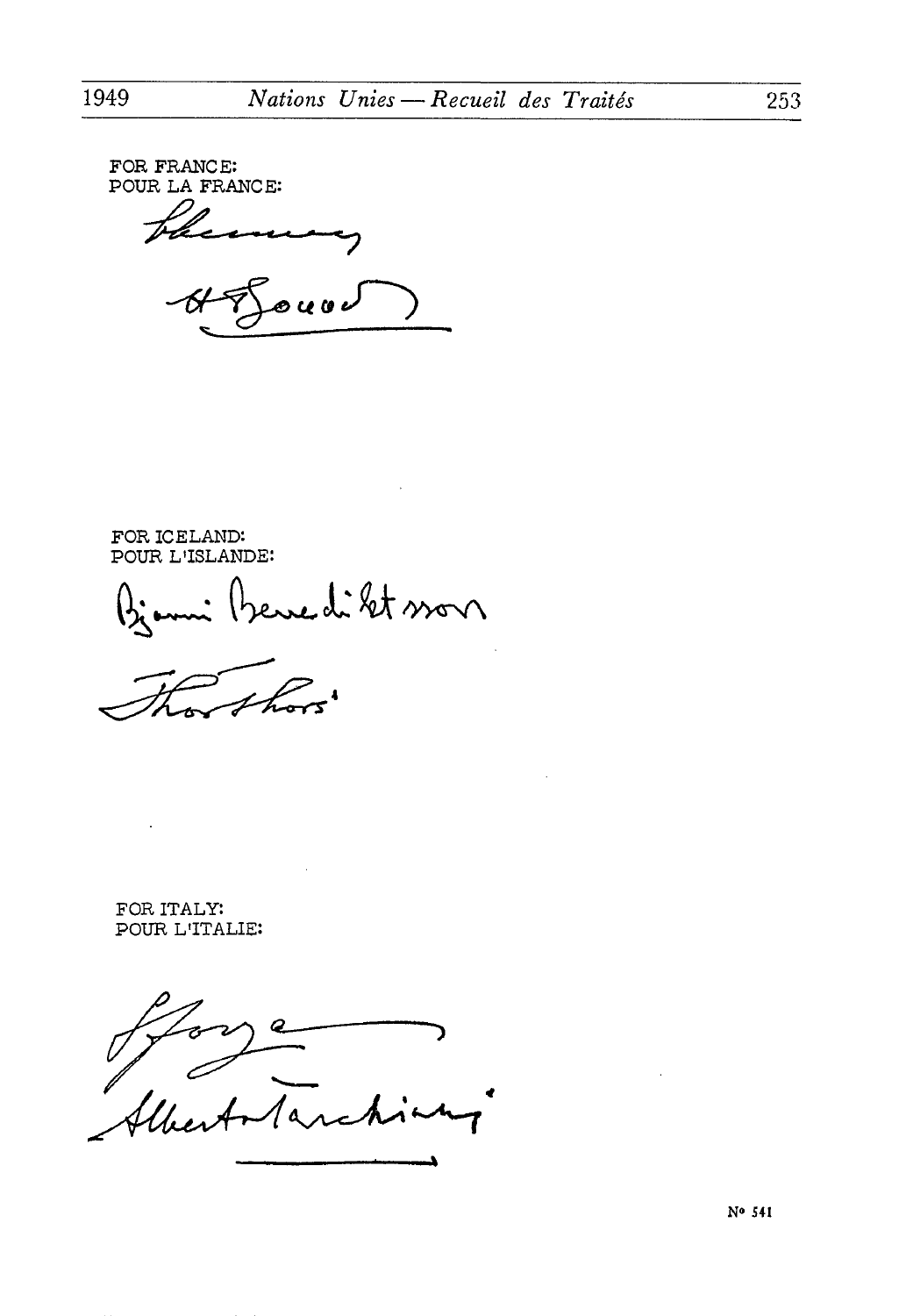FOR THE GRAND DUCHY OF LUXEMBOURG: POUR LE GRAND DUCHE DE LUXEMBOURG:

Hos ser le

FOR THE KINGDOM OF THE NETHERLANDS: POUR LE ROYAUMEJDES PAYS-BAS:



Filleun<br>E.N. Van Veeppen

FOR THE KINGDOM OF NORWAY: POUR LE ROYAUME DE NORVEGE:

Halvard M. hanger<br>Wilhela Munthe Markensteinen